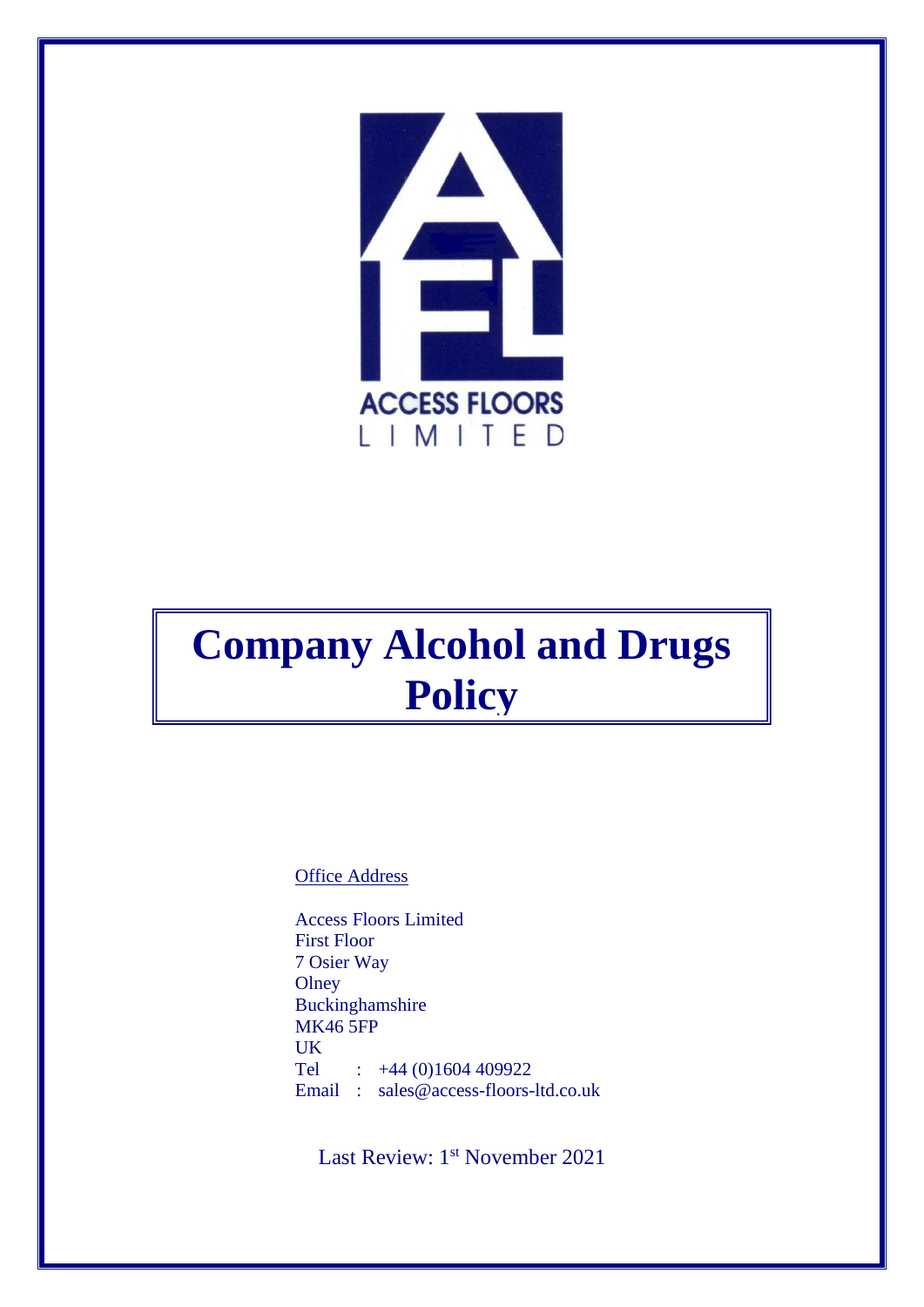

#### **Introduction**

- 1. Access Floors Limited, as an employer mindful of the welfare of its employees and sub-contractors, is concerned that the use of alcohol and/or drugs should not impair their health and social life. Moreover, to the extent that misuse of alcohol and/or drugs may have detrimental effects on an employee's or subcontractor's attendance and work performance, the interests of Access Floors Limited and its other employees are invoked.
- 2.
- 3. Access Floors Limited regards an individual's dependency on either alcohol or drugs as an illness. The same provisions and allowance for treatment will be made as for other illnesses.
- 4. Access Floors Limited has considered it appropriate to draw up an alcohol and drug policy.
- 5. For the purpose of the policy, alcohol dependence is defined as:

"The habitual drinking of intoxicating liquor by an employee, whereby the employee's ability to perform his/her duties is impaired or his/her attendance at work is interfered with, or he/she endangers the safety of themselves and/or others".

and drug dependence is defined as:

"The habitual taking of drugs by an employee other than drugs prescribed as medication, whereby the employee's ability to perform his/her duties is impaired, or his/her attendance at work is interfered with, or he/she endangers the safety of themselves and/or others".

- 6. The policy is intended to apply to all staff and sub-contractors employed by Access Floors Limited.
- 7. Access Floors Limited will assist any employee or sub-contractor in their employ who is dependent on alcohol or drugs to find out about and assess his/her problem and to obtain confidential counselling. Anyone in the employ of Access Floors Limited who suspects or knows that a colleague has an alcohol or drug problem may wish to encourage him/her to seek help.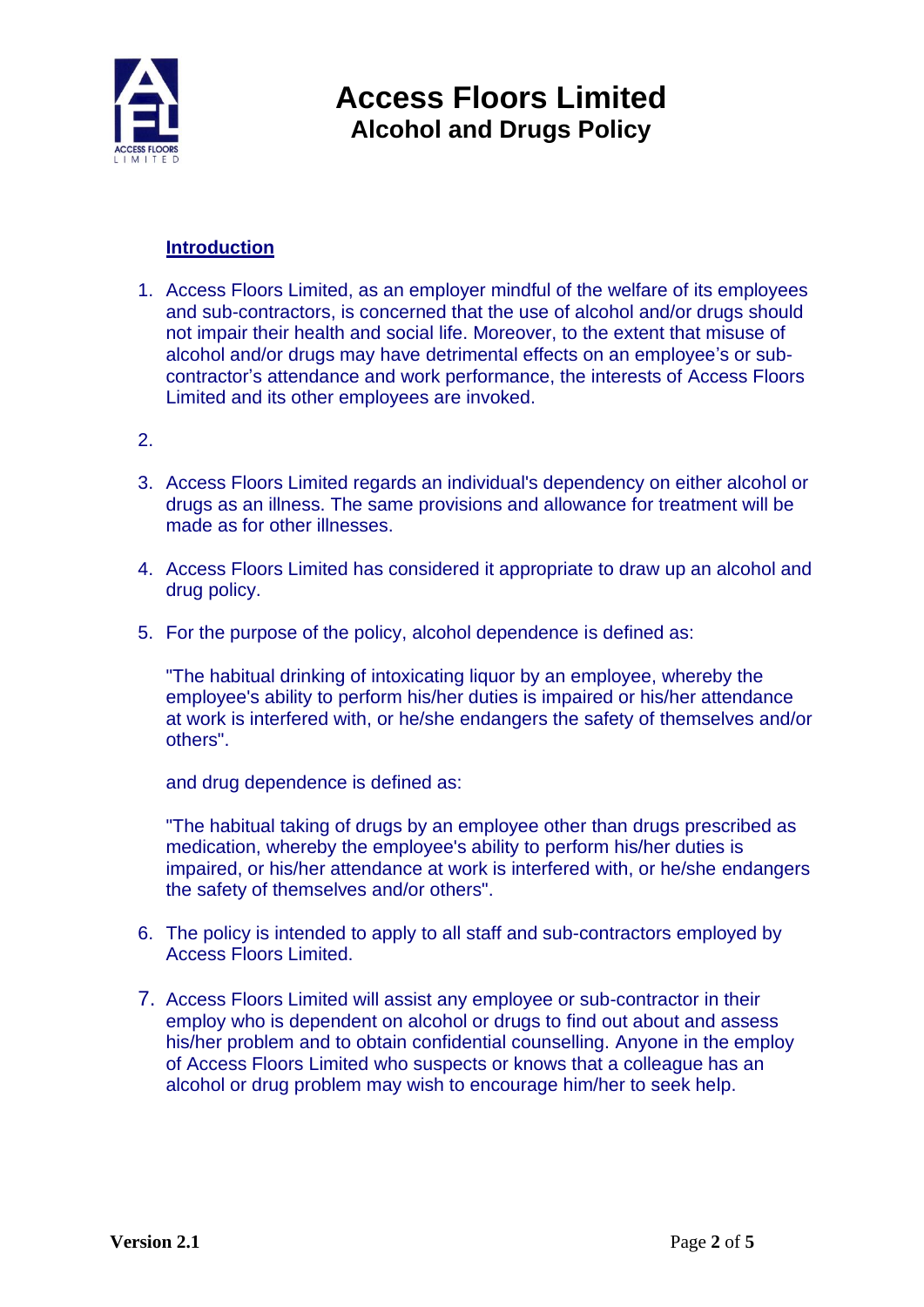

### **Policy Statement**

- a) This policy applies to all Company employees regardless of position within the Company.
- b) The Company requires all employees to report for duty free from the effects of alcohol and drugs. It is not acceptable to be under the influence of alcohol or drugs at work or consume alcohol or drugs during hours of work - this includes paid and un-paid breaks.
- c) All employees must not be in possession of any alcohol or illegal drugs whilst working on our sites or premises.
- d) Any employee (including sub-contractors) who is concerned that he/she may have a dependence on alcohol or drugs is encouraged to seek help and advice from his/her General Practitioner. If Access Floors Limited believes that an employee is dependent on alcohol or drugs, we may require that employee to attend an interview with a director of the company. The director will provide advice to the employee regarding assistance and will determine his/her suitability to fulfil his/her responsibilities.
- e) If it is shown that the working environment is contributing to a dependency problem, then Access Floors Limited will take all reasonable actions to remedy the situation.
- f) It is hoped that any employee (including sub-contractors) who believes that a colleague has a drink or drug dependency problem will encourage him/her to seek professional help.
- g) Someone whose dependency on drink or drugs has come to the attention of Access Floors Limited - possibly through difficulties at work - will, in the first place, be encouraged to discuss his/her dependency problems and, if appropriate, be advised to seek medical assistance.
- h) Access Floors Limited will regard anyone seeking help as having a health problem and will cooperate to enable appropriate help/treatment to be obtained. The need for confidentiality will be respected.
- i) If, as a result of an alcohol or drug dependency, a person's performance at work/behaviour is suffering and this would normally result in disciplinary action being taken, such action will be suspended for an appropriate period during treatment. Should help be refused or treatment unreasonably discontinued or, after a reasonable interval there is no improvement in behaviour and/or work performance remains poor, disciplinary procedures will be resumed or initiated. Such procedures may result in the termination of an individual's employment.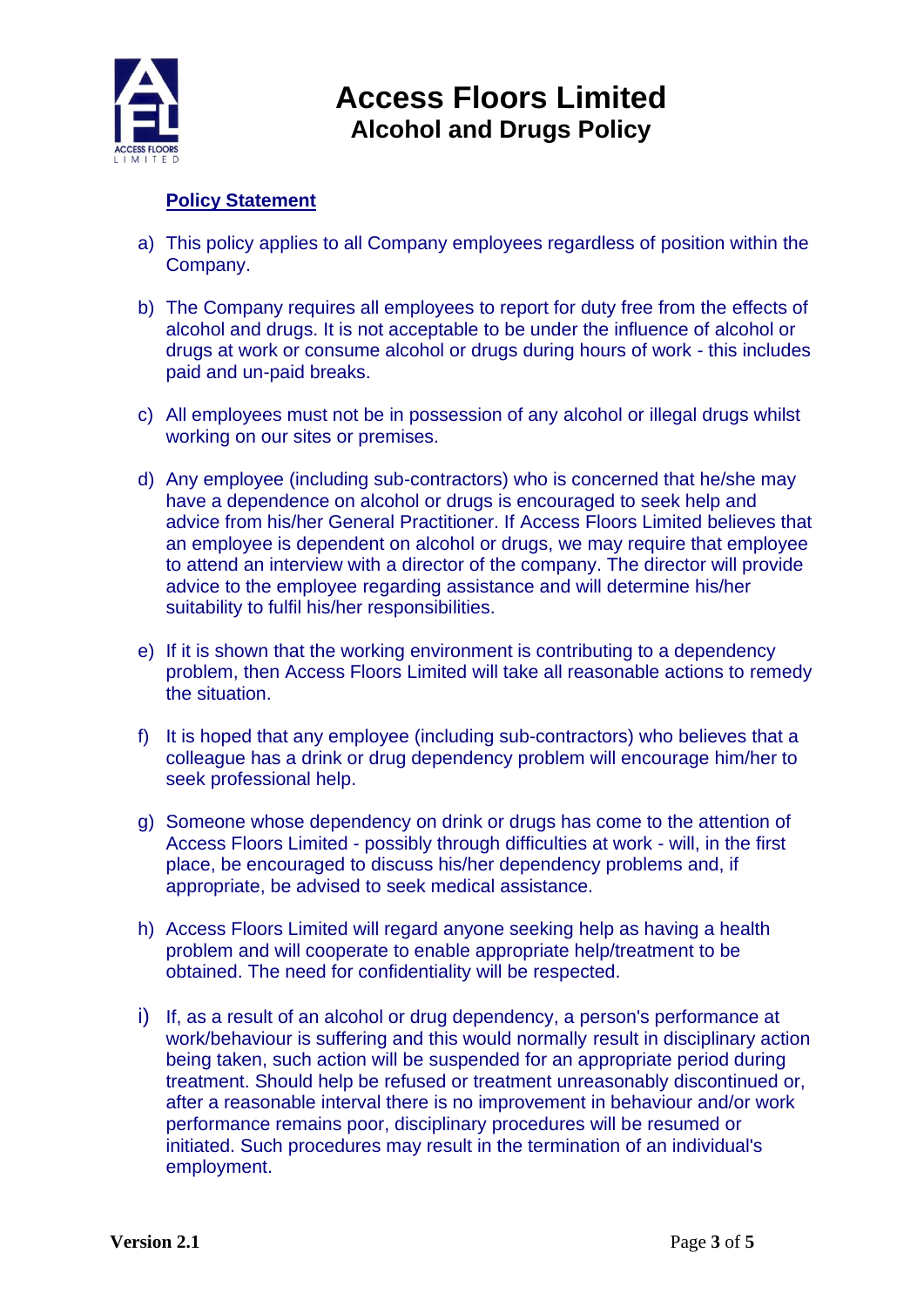

- j) An individual has the right to be accompanied/represented by a colleague or friend in discussions over alcohol or drug dependency.
- k) If, because of alcohol or drug dependency or for any other reason an employee behaves or carries out his/her work in such a way as to endanger himself/herself or others, prompt corrective action will be taken. In this sort of situation, the employee's alcohol or drug dependency will be taken into account but, it will not necessarily free the person concerned from the consequences of his/her conduct.
- l) Agreement to accept treatment for alcohol or drug dependency will not in itself be detrimental to an employee's or sub-contractor's general conditions of employment.
- m) Alcohol and drug testing will be carried out by Access Floors Limited under certain circumstances which are defined below. All employees may be subjected to these tests.

#### **Alcohol and Drug Testing**

All employees may be requested to undergo a drugs and alcohol test in the following circumstances:

#### **Reasonable Suspicion**

All employees shall be subject to reasonable suspicion drug and alcohol testing if a trained supervisor or trained Company official believes or suspects that the employee is under the influence of drugs or alcohol (or both).

#### **Random**

All employees shall be subject to random drug and alcohol testing. Random testing will be conducted without notice to randomly selected employees. All employees have an equal chance of being selected for testing.

#### **Positive Test Results**

Any employee who provides a positive test result will be required to leave the site or our premises and, if deemed necessary, to seek medical advice.

#### **Return to Work**

Employees who have returned a positive test result (or a test refusal) shall be subject to return-to-work drug and alcohol testing. No employee (in particular those within safety sensitive roles – for example site installers) shall be permitted to perform any function until they have received a negative drug and alcohol test result.